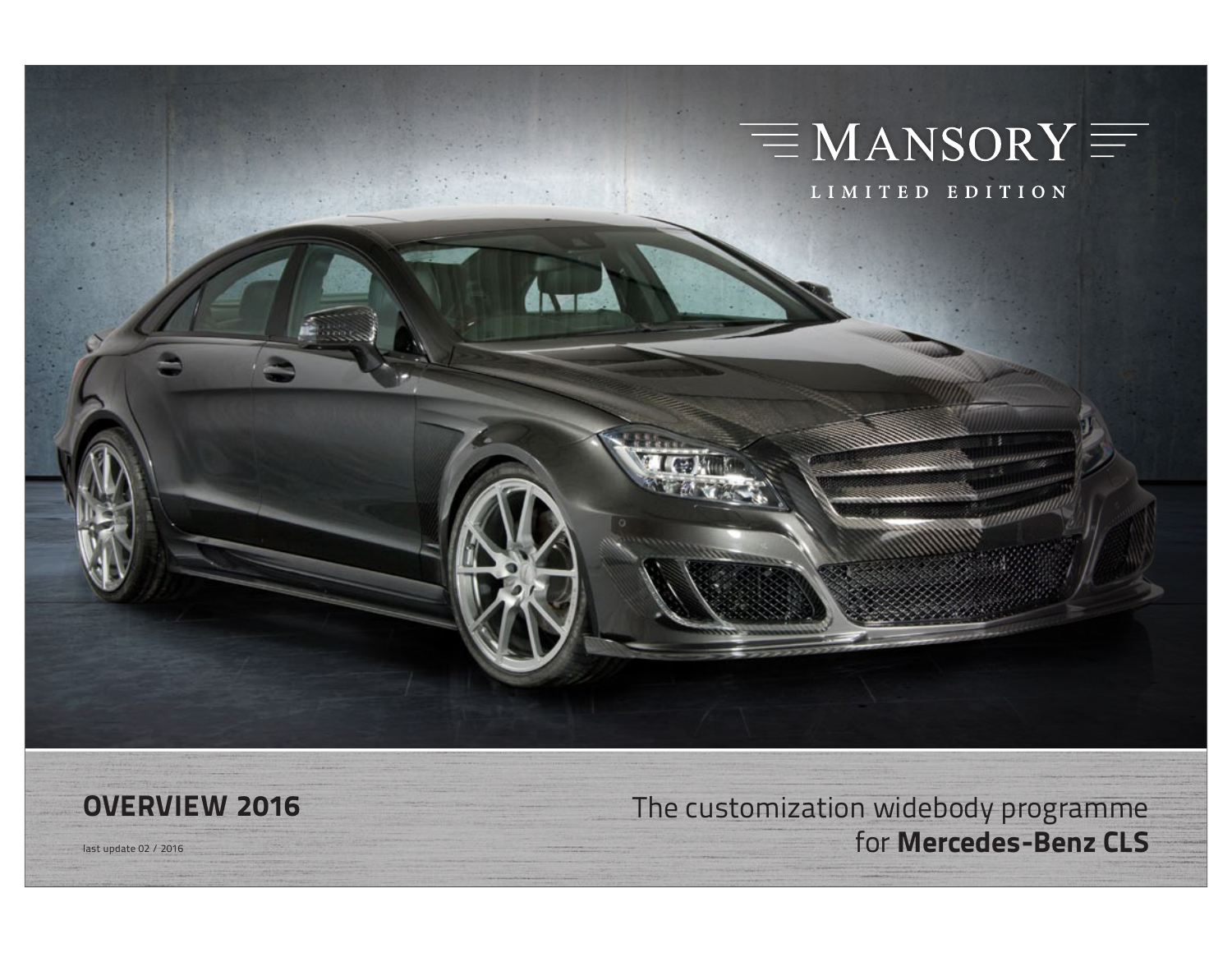### THE **WIDE BODY KIT** FOR YOUR MERCEDES-BENZ CLS 63 AMG

### $\equiv$ MANSORY $\equiv$



**1.1 Front bumper**  with visible carbon lip, grill and LED DRL L **Only for car without distronic**



**1.2 Front bumper**  with visible carbon lip, grill and LED DRL L **For car with / without distronic**



**2. Front fender extension** set - left & right, primed not visible carbon fibre without clear coat



**3. Side skirts visible carbon** set - left & right, incl. door extension, primed not visible carbon fibre without clear coat



**4. Rear fender extension**  primed not visible carbon fibre without clear coat

| Main widebody kit with front mask $1.1$ - $\oplus$ Only for car without distance control | 218 400 001 |
|------------------------------------------------------------------------------------------|-------------|
| Main widebody kit with front mask 1.2 - ① For car with / without distance control        | 218 400 051 |



**5. Rear bumper**  primed not visible carbon fibre without



**6. Diffuser visible carbon** with new designed double exhaust tips and LED breaklight



**10.1 Rear decklid spoiler +** 3 parts set, visible carbon fibre primed without clear coat

mansoryamerica.com (650) 343-9253 compared to the state of the state of the state of the state of the state of the state of the state of the state of the state of the state of the state of the state of the state of the sta

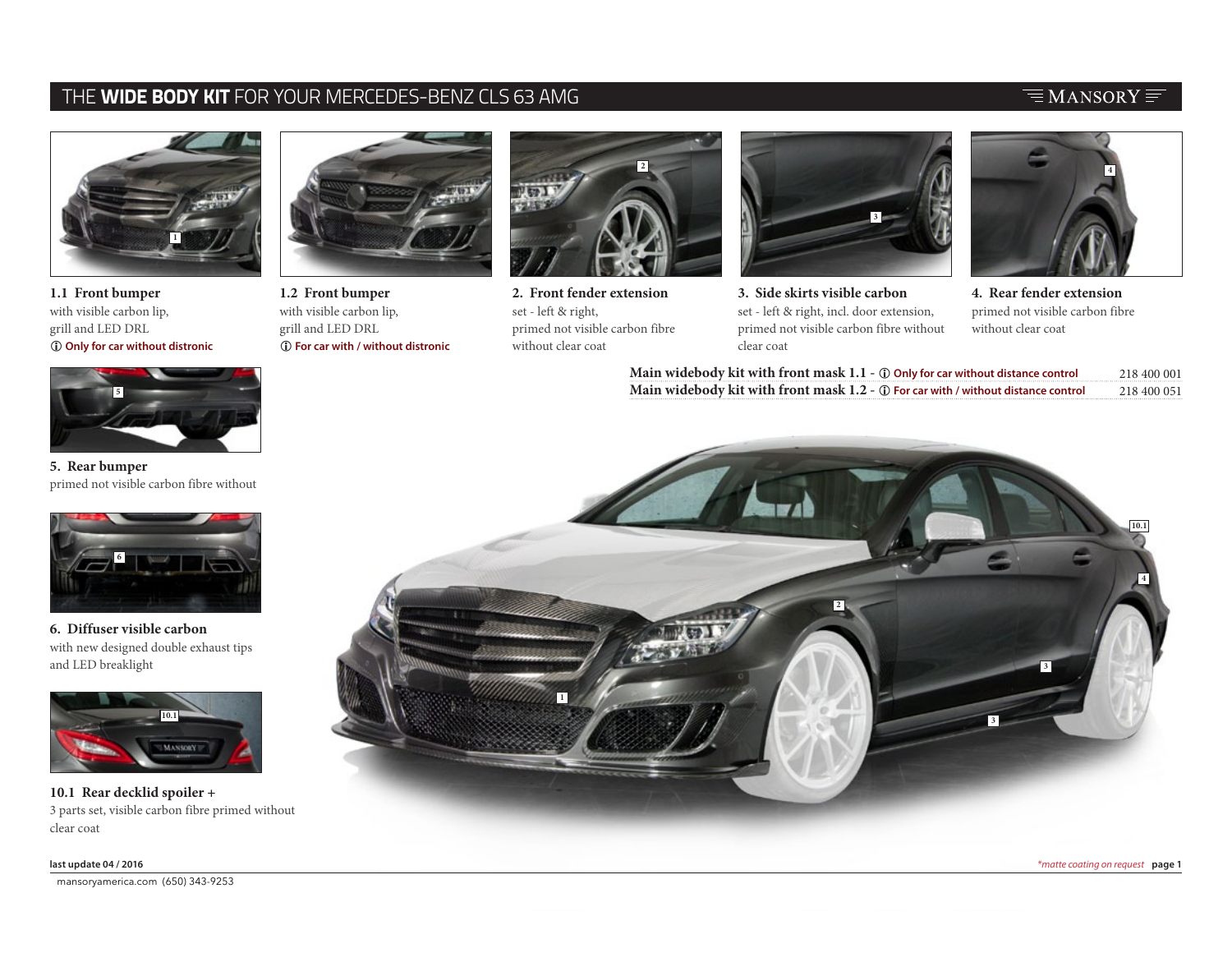### THE **OPTIONS** FOR YOUR MERCEDES-BENZ CLS 63 AMG

# **8 9**



**10.1 Rear decklid spoiler +** 3 parts set, visible carbon fibre primed without clear coat FOR<br>OEM<br>CAR also compatible without MANSORY widebodykit



**10.2 Rear decklid spoiler**  218 830 871 1 part, visible carbon fibre primed without clear coat FOR<br>OEM<br>CAR also compatible without MANSORY widebodykit



**11. Roof spoiler** 218 630 841 1 part, visible carbon fibre primed without clear coat

> also compatible without MANSORY widebodykit



**8. Engine bonnet** 218 210 001 New designed engine bonnet, visible carbon fibre primed without clear coat

FOR<br>OEM<br>CAR also compatible without<br>MANSORY widebodykit



**9. Mirror masks** C<sub>204</sub> 522 751 2 parts set - left & right, visible carbon fibre glossy\*





FOR<br>OEM<br>CAR

# $\equiv$ MANSORY $\equiv$

218 830 841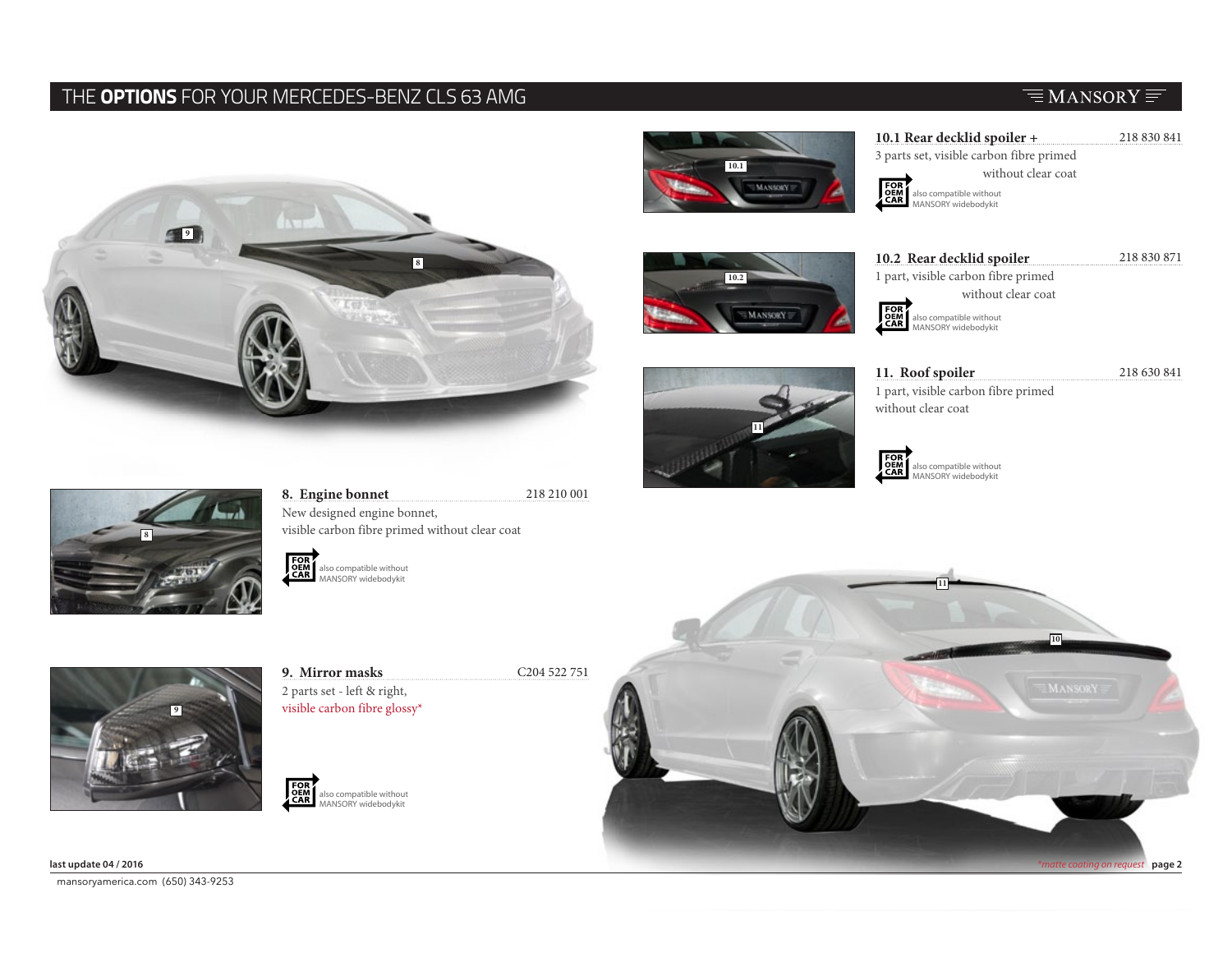## THE **PERFORMANCE** FOR YOUR MERCEDES-BENZ CLS 63 AMG



- **41. Sport exhaust system** 218 221 059
	- without catalistic converters
	- without muffler







**42. Engine cover** 218 240 751 visible carbon fibre primed without clear coat

FOR<br>OEM<br>CAR also compatible without MANSORY widebodykit

# THE **WHEELS** FOR YOUR MERCEDES-BENZ CLS 63 AMG



**M5 Fully forged wheel** 

FA: 9.0J x 20 Inch RA: 10.5J x 20 Inch

\* Price per piece

# **Tires**

Front: 255/30 R 20 Rear: 305/30 R 21

### $\equiv$ MANSORY $\equiv$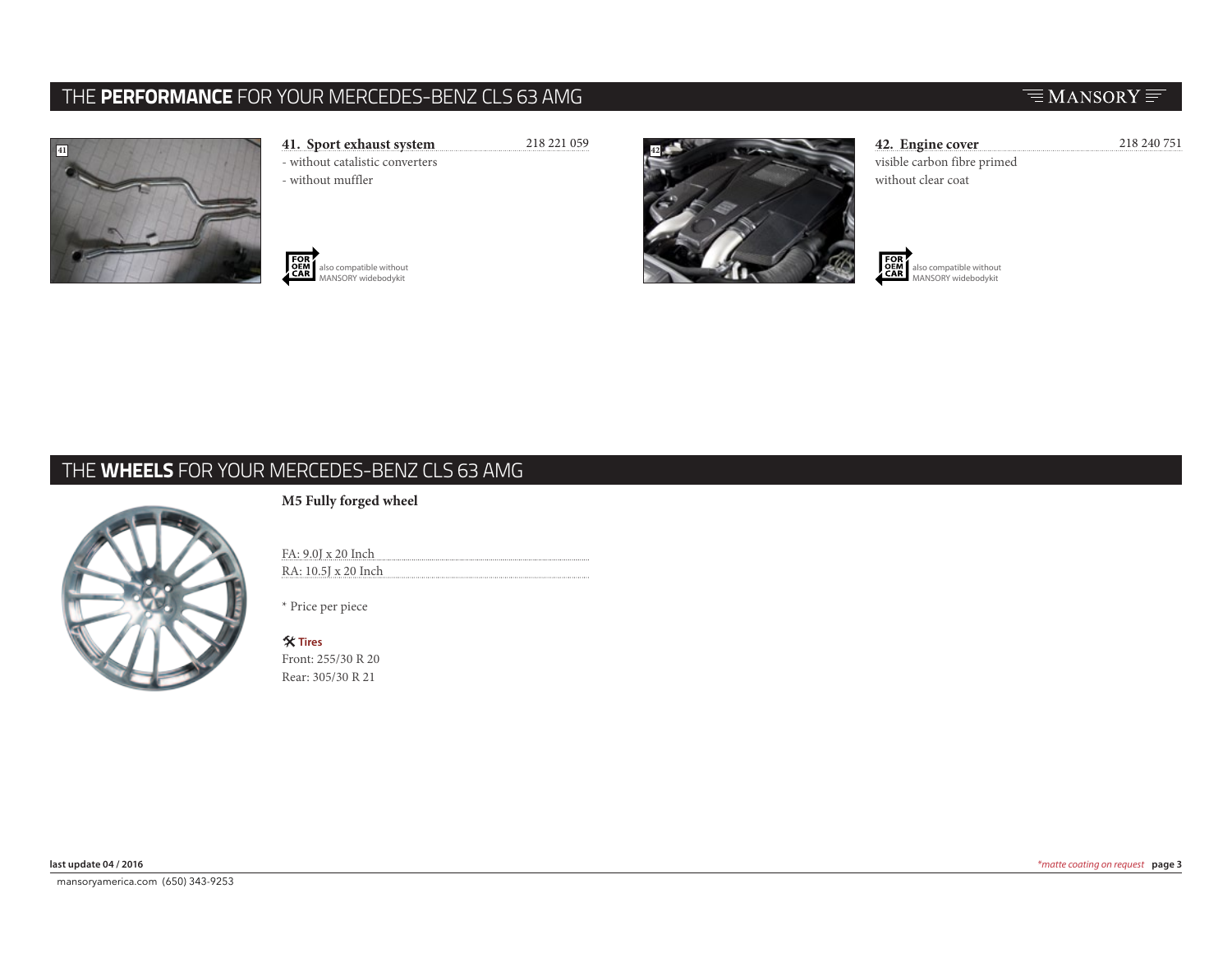### THE **INTERIOR PROGRAMME** FOR YOUR MERCEDES-BENZ CLS 63 AMG

# $\equiv$ MANSORY $\equiv$



**50. Interior individualized modification** 218 300 000 Complete refined interior, by exclusive leather sorts, combination on customers request.





C204 350 751 **51. Shape for steering wheel** visible carbon fibre primed without clear coat

C204 350 756 **51. Shape for steering wheel** piano black painted



| 51. Customized sport steering wheel |             |
|-------------------------------------|-------------|
| combination leather / carbon        | 218 351 411 |

218 351 444 combination leather / leather

### T **modification only, OE-part required**









**52. Gearshift lever** 218 363 011

with carbon inlay trim

### T **modification only, OE-part required**

FOR<br>CAR also compatible without MANSORY widebodykit

**53. Shift paddles** 218 350 011

218 395 301

2 parts set - carbon visible carbon fibre glossy\*

### T **modification only, OE-part required**

FOR<br>OEM<br>CAR also compatible without MANSORY widebodykit

### **54. Entrance panels**

4 parts set, visible carbon fibre primed without clear coat

with MANSORY logo

218 395 351 **Illuminated entrance panels** 4 parts set, visible carbon fibre primed without clear coat, with illuminated MANSORY logo

**DEM**<br>CAR also compatible without MANSORY widebodykit

mansoryamerica.com (650) 343-9253 compared to the state of the state of the state of the state of the state of the state of the state of the state of the state of the state of the state of the state of the state of the sta